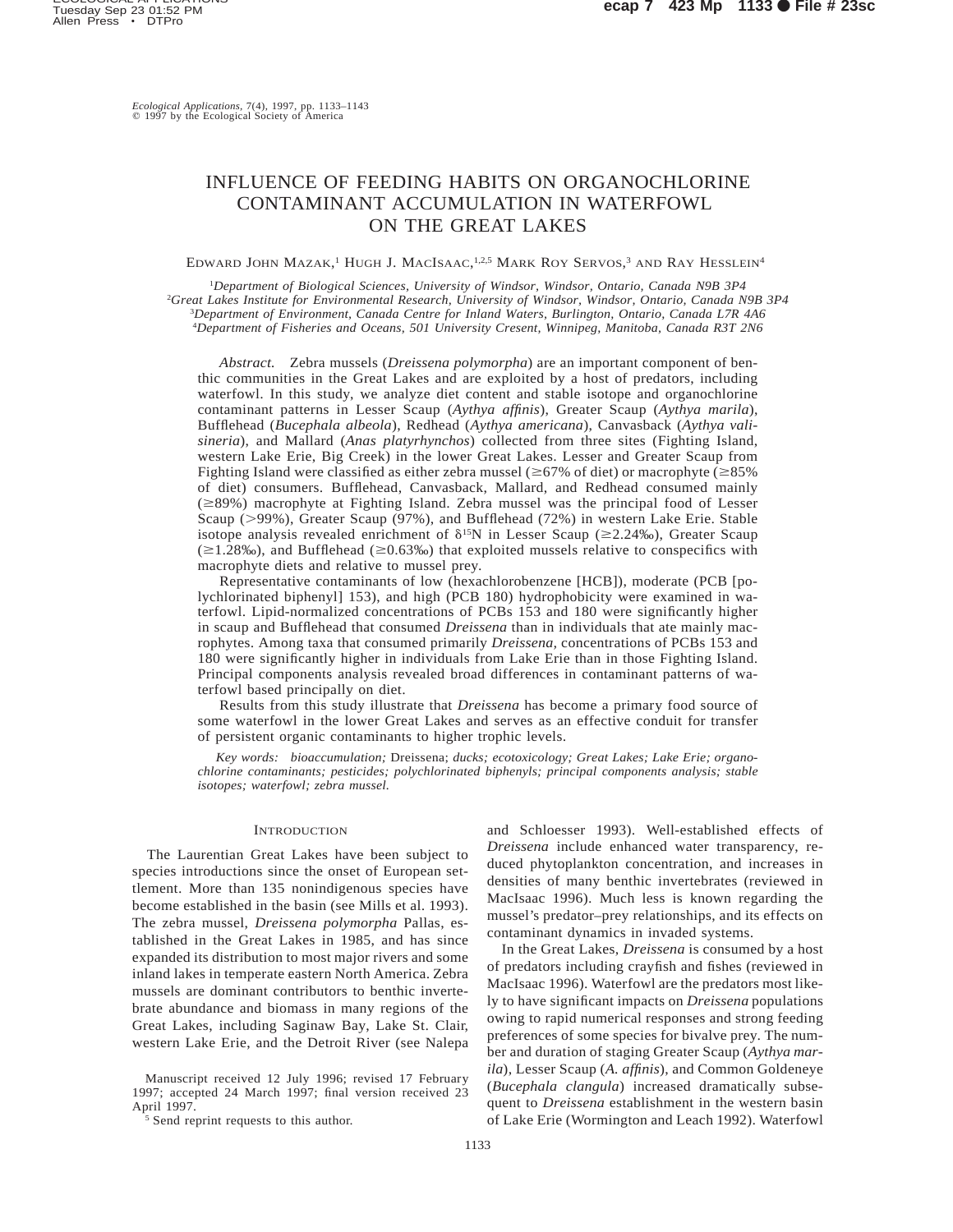predators quickly exploit recently established *Dreissena* populations. For example, Lesser Scaup preyed on *Dreissena* during the first winter following mussel establishment at a power plant on Lake Michigan (Mitchell and Carlson 1993). Predation by Greater Scaup, Lesser Scaup, Common Goldeneye, and Bufflehead (*B. albeola*) may strongly affect zebra mussel population biomass (Wormington and Leach 1992, Custer and Custer 1996). For example, ducks reduced *Dreissena* biomass by 57% at a nearshore habitat on western Lake Erie (Hamilton et al. 1994).

*Dreissena* has been used extensively as a sensitive biomonitor of organochlorine contaminants (e.g., Duursma et al. 1984, Bruner et al. 1994, Morrison et al. 1995, Roe and MacIsaac 1997). Brieger and Hunter (1993) reported significantly higher accumulations of PCB congeners in *Dreissena* than in native *Lampsilis* clams in the Great Lakes. Despite the mussel's significant bioaccumulation ability, information regarding biomagnification in *Dreissena* predators is lacking.

Like *Dreissena,* uptake of PCBs occurs very rapidly in waterfowl, and it may have important ecotoxicological implications. Gebauer and Weseloh (1993) reported that mallard (*Anas platyrhynchos*) accumulated PCBs to 5300 times initial values within 10 d of natural exposure. In a European study, caged Tufted Ducks (*Aythya fuliga*) fed *Dreissena* contaminated with an array of organic contaminants laid fewer eggs, abandoned nests more often, and had higher embryo and chick mortality rates than ducks fed less polluted mussels (de Kock and Bowmer 1993). Thus, consumption of contaminated *Dreissena* has the potential to adversely affect reproductive success of waterfowl in North America.

Seasonal and spatial variation in feeding habits of waterfowl may encumber assessments of dietary sources of contaminants because traditional diet analysis (i.e., gut content) reflects only the most recent feeding history. This problem can be resolved by using stable isotopes of N and C to characterize trophic relationships of complex food webs (Hobson 1990, Hamilton et al. 1992, Cabana and Rasmussen 1994, Kidd et al. 1995). The nitrogen isotopic ratio ( $\delta^{15}$ N) is strongly indicative of the trophic position of an organism, whereas the carbon isotopic ratio ( $\delta^{13}$ C) can be useful in defining food sources (e.g., Kirilik et al. 1995, Riera and Richard 1996). The nitrogen and carbon isotopic ratios increase by  $\sim$ 3.4 and 1‰, respectively, per trophic level, owing to a combination of biological, chemical, and physical processes that cause differential assimilation of isotopes (Fry and Quinones 1994, Keough et al. 1996). Recent studies have also illustrated that  $\delta$ <sup>15</sup>N values are correlated with contaminant burden in a variety of freshwater taxa (Kirilik et al. 1995, Kidd et al. 1995).

The purpose of this study was to assess variation in contaminant burden in waterfowl in relation to diet, particularly with respect to individuals that exploit ze-



FIG. 1. Waterfowl collection sites in the lower Great Lakes. Ducks were collected in Lake Erie between Middle Sister Island, Hen Island, and the Canadian mainland, from the Detroit River near Fighting Island, and from Big Creek.

bra mussels. We complement conventional diet analysis with that of stable isotopes to determine the importance of zebra mussels as food and contaminant sources. We also assess relative contaminant exposure of waterfowl at three different locations in the lower Detroit River– western Lake Erie ecosystem.

## **METHODS**

## *Study sites and waterfowl collection*

Waterfowl were collected from three sites: Fighting Island in the lower Detroit River, Big Creek Marsh, and in western Lake Erie between Middle Sister and Hen Islands and the Canadian mainland (Fig. 1). Wetlands in the lower Detroit River are frequented by migrating and overwintering waterfowl (Prince et al. 1992). Shallow areas downstream of Fighting Island support extensive beds of macrophytes, i.e., *Vallisneria americana, Elodea canadensis,* and *Potamogeton* spp. (Davis and Erwin 1982). Gastropods and *Dreissena* occur on macrophytes and on mud flats in the Fighting Island area (Davis and Erwin 1982; E. Mazak, *personal observation*). Hen Island is located 8 km west of Pelee Island in western Lake Erie, while Middle Sister Island is located 15.7 km from the Canadian mainland in the central region of the basin. Mean depth in the basin is 7.3 m, though deeper passages exist between islands and the mainland. Commercial fishermen deploy gill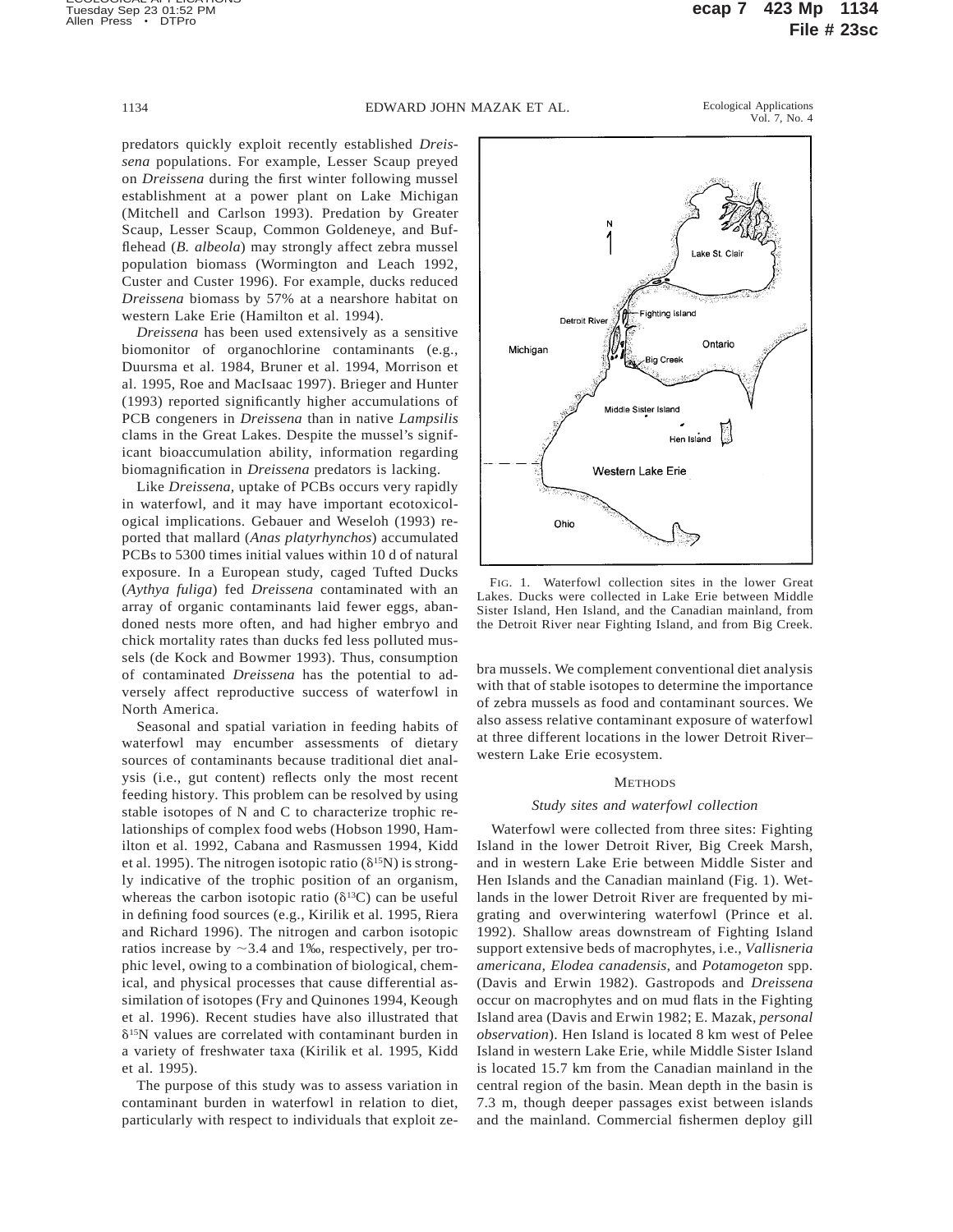nets between the islands and the mainland throughout the ice-free season.

Seventy-one waterfowl were collected and analyzed for diet contents and organochlorine contaminants. Fighting Island and Big Creek waterfowl were donated by hunters. Lake ducks that had drowned in gill nets were furnished by commercial fishermen. Fighting Island taxa collected included Mallard, Canvasback (*Aythya valisineria*), Redhead (*Aythya americana*), Bufflehead, and Greater and Lesser Scaup. All ducks were collected between autumn 1993 and winter 1994. Hunted ducks were at identified feeding sites when killed, while drowned individuals were found at considerable depth (up to 7 m) in areas supporting mussels and often had *Dreissena* in their mouth and esophagus.

Duck mass was determined to the nearest 25 g using a spring balance (Ohaus/Canadawide Scientific, Ottawa, Ontario, Canada) length was measured  $(\pm 0.25 \text{ cm})$ , the digestive tract was removed, and liver and/or wing tissues were excised and wrapped in hexane-rinsed aluminum foil and frozen pending organochlorine contaminant and stable isotope analyses. Species, age, and sex of waterfowl were determined according to Carney (1992).

The esophagus, proventriculus, and gizzard of each duck were analyzed for diet contents. Decomposition of food items, particularly in the gizzard, limited taxonomic resolution of diet contents. Diet items were categorized into four main fractions: *Dreissena,* macrophyte (mainly *Elodea, Vallisneria,* and *Potamogeton* spp.), snail, or amphipod (*Gammarus fasciatus*). Right valve and septa lengths of whole mussels obtained from duck digestive tracts were measured to the nearest 0.01 mm using an ocular micrometer and dissecting microscope (Hamilton 1992). Right valve length (VL) was estimated from right septa length (SL) for mussel shell fragments recovered from waterfowl gizzards as  $VL =$  $0.29 + 8.32$ SL ( $r^2 = 0.92$ ). Biomass of diet contents was determined to the nearest 0.5 mg with an electronic balance (A&D, Model FX-200, Milpitas, California, USA) after samples were air dried at  $20^{\circ}$ C for at least 72 h.

Samples of waterfowl diet items were collected from field sites for contaminant and stable isotope analysis. Macrophytes from Fighting Island were collected in 1.5 m of water during August 1994, while snails and *Dreissena* were obtained by benthic dredge (mesh size 2 mm) from 1.5 to 2.5 m depth during December 1994. *Dreissena,* macrophytes, and gastropod samples from Middle Sister Island were collected during September 1994 in 2–3 m of water.

#### *Contaminant and isotope analysis*

Contaminant concentrations were measured directly in livers of 62 ducks, of which 11 individuals were also assayed for concentrations in wing tissues. Lipid-normalized liver concentrations were regressed on lipidnormalized wing concentrations for these 11 individuals. Lipid-adjusted liver concentrations were calculated for nine additional ducks for which only lipidadjusted wing values were available. Lipid-adjusted wing and liver values were highly correlated, with the coefficient of determination  $(r^2)$  ranging between 0.72 for pentachlorobenzene (QCB) and PCB 28 and 0.99 for PCBs 153 and 194. The number of individuals analyzed for contaminants ranged between 3 and 10 for each group of species classified by site and diet (see Table 1).

Sample preparation and gas chromatography procedures for organochlorine contaminant analyses of waterfowl wing and/or liver tissue, *Dreissena* soft tissues, and macrophyte aboveground tissues follow Lazar et al. (1992). A small portion of each animal sample was used for gravimetric determination of lipid content (see Lazar et al. 1992). Contaminant analyses were conducted on a Hewlett Packard-5890 Series II Gas Chromatography/63N-Electron Capture Detector instrument (Hewlett-Packard, Mississauga, Ontario, Canada). Canadian Wildlife Service Standards (CWS–RSM 8229–Herring Gull egg pool) were run as references every 6–8 samples. Sixty-five contaminants encompassing a broad array of pesticides, chlorinated hydrocarbons, and PCBs were assayed in waterfowl and prey items. Twenty-six chemicals were deleted from analysis because of coelution problems or because the majority of samples contained nondetectable  $(<0.05$  $\mu$ g/kg wet mass) levels of contaminant. If more than half of the samples had detectable levels of a particular contaminant, nondetectable values were replaced by random numbers between 0.00 and 0.05  $\mu$ g/kg wet mass generated using Quattro Pro. All animal wet mass chemical concentrations were lipid normalized; mean lipid content in liver and wing tissue varied between 3.3 and 6.5%, and was typically slightly higher in ducks from Lake Erie than from either of the other sites (see Table 1). Wet mass contaminant levels in macrophytes were normalized based on organic carbon content. PCB identification numbers and associated octanol–water partition coefficients  $(K_{ow})$ ; a measure of hydrophobicity) are based on the IUPAC classification system (Shiu and Mackay 1986; Table 1).

Stable carbon and nitrogen isotope analyses were conducted on wing tissue from 33 waterfowl and 9 macrophyte, snail, and *Dreissena* diet samples collected from the field. Waterfowl tissues were trimmed to remove visible lipid, and cut into 5-mm square cubes. *Dreissena* and snails collected from Lake Erie were shucked, and the soft tissues diced. Samples (1 g) were placed in a glass-stoppered flask and swirled in 100 mL of acetone suspension for 15 min. Samples were rinsed with 50 mL dichloromethane for 1 min, dried for  $48-72$  h at  $60^{\circ}$ C, and powdered with mortar and pestle. Plant material from Fighting Island was dried at  $60^{\circ}$ C, then powdered in a Wiley mill. Samples were analyzed in an automated elemental analyzer (Carlo Erba NA 1500) attached to a VG Optima au-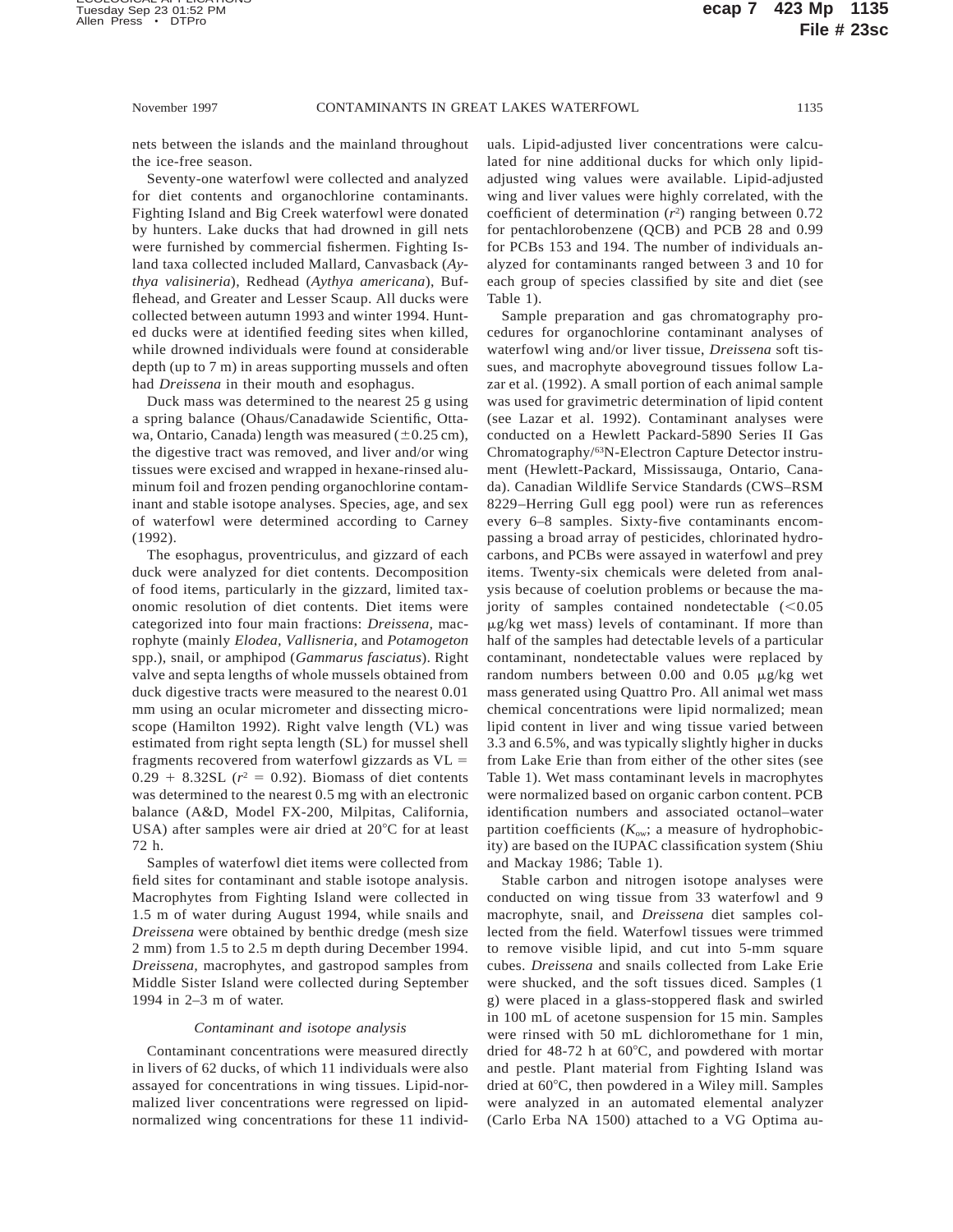TABLE 1. Concentration (mean ±1 SE) of representative low- $K_{\text{OW}}$  (hexachlorophenol [HCB], PCB 28), mid- $K_{\text{OW}}$  (PCBs 149, 153), and high-*K*<sub>OW</sub> (PCBs 180, 194) organochlorine contaminants, and total PCB concentration, in waterfowl and primary prey. Mass and length are mean values.

|                |      | Sam-           |              |               |             |                |      |                                     | Concentration<br>$(\mu g/kg$ lipid) |                          |
|----------------|------|----------------|--------------|---------------|-------------|----------------|------|-------------------------------------|-------------------------------------|--------------------------|
| <b>Species</b> | Site | ple<br>size    | Male<br>(% ) | Adult<br>(% ) | Mass<br>(g) | Length<br>(cm) | Diet | <b>HCB</b><br>$(5.50)$ <sup>+</sup> | <b>PCB 28</b><br>(5.67)             | <b>PCB 149</b><br>(6.67) |
| Mallard        | BC   | 4              | 50           | 75            | 1238        | 59             |      | $4 \pm 1$                           | $4 \pm 1$                           | $14 \pm 9$               |
| Mallard        | FI   | 3              | 67           | 100           | 1067        | 53             | m    | $4 \pm 1$                           | $2 \pm 0$                           | $13 \pm 5$               |
| Canvasback     | FI   | 6              | 50           | 67            | 1193        | 54             | m    | $23 \pm 15$                         | $3 \pm 0$                           | $17 \pm 10$              |
| Redhead        | FI   | 3              | 33           | 67            | 1085        | 50             | mm   | 5<br>$\pm$ 2                        | $3 \pm 1$                           | $9 \pm 4$                |
| Bufflehead     | FI   | 4              | 75           | $\Omega$      | 498         | 35             | m    | $37 \pm 5$                          | $9 \pm 3$                           | $32 \pm 6$               |
| Bufflehead     | LE   | 5              | 80           | 20            | 479         | 37             | zm   | $30 \pm 5$                          | $8 \pm 2$                           | $154 \pm 10$             |
| Lesser Scaup   | FI   | 4              | 50           | $\theta$      | 861         | 44             | m    | $14 \pm 1$                          | $2 \pm 0$                           | $12 \pm 5$               |
| Lesser Scaup   | FI   | 3              | 100          | 33            | 883         | 42             | zm   | $30 \pm 3$                          | $2 \pm 1$                           | $9 \pm 4$                |
| Lesser Scaup   | LE   | 8              | 63           | 75            | 985         | 44             | zm   | $23 \pm 2$                          | $4 \pm 1$                           | $114 \pm 20$             |
| Greater Scaup  | FI   | 4              | 50           | 50            | 1028        | 43             | m    | $63 \pm 46$                         | $2 \pm 0$                           | $14 \pm 2$               |
| Greater Scaup  | FI   | 3              | 33           | 33            | 1000        | 40             | zm   | $36 \pm 23$                         | $1 \pm 0$                           | $7 \pm 5$                |
| Greater Scaup  | LE   | 5              | 40           | 40            | 1270        | 48             | zm   | $42 \pm 10$                         | $6 \pm 1$                           | $147 \pm 13$             |
| Macrophyte‡    | FI   | 6              |              |               |             |                |      | $<1 \pm 0$                          | ND                                  | $<1 \pm 0$               |
| Zebra mussel   | FI   | $\overline{c}$ |              |               |             |                |      | $78 \pm 16$                         | $4 \pm 0$                           | $190 \pm 37$             |
| Zebra mussel   | LE   | 5              |              |               |             |                |      | $4 \pm 1$                           | $4 \pm 1$                           | $193 \pm 7$              |

*Note:* Site key:  $BC = Big Creek$ ,  $FI = Fishting Island$ ,  $LE = Lake Erie$ . Diet refers to major prey type found in the digestive tract. Diet key:  $m = macrophyte$ ,  $zm = Dreisson$ .  $ND = not detectable$ .

Values in parentheses are log  $K_{\text{OW}}$ .

‡ Macrophyte (*Elodea canadensis, Myriophyllum spicatum*) data from R. Russell (*unpublished data*) and are adjusted for organic carbon content. All other contaminant data are lipid adjusted.

tomated mass spectrometer (Phisons Instruments, Athenway, Middlewich, Chesire, UK), which was equipped with a cryogenic trapping system for  $CO<sub>2</sub>$  and  $N<sub>2</sub>$ . Samples were oxidized in an oxygen atmosphere at  $1100^{\circ}$ C, then reduced over copper at 650 $^{\circ}$ C. Water was removed by magnesium perchlorate and the sample gases trapped from the helium stream. After helium was pumped away, samples were released to the mass spectrometer through the changeover valve of a dual inlet system by which the sample gas isotope ratio could be compared to the reference gas of the system. Standardization is relative to PDB (Pee Dee Belemnite) for carbon and air for nitrogen. The ratio of the heavier to the lighter isotope in the sample relative to the standard (‰) is calculated as

$$
\delta X = \left(\frac{R_{\text{sample}}}{R_{\text{standard}}} - 1\right) \times 1000
$$

where *X* is <sup>13</sup>C or <sup>15</sup>N and *R* is the corresponding ratio 13C:12C or 15N:14N. The standard deviation of replicate analyses is typically 0.1 and 0.3‰ for 13C and 15N, respectively (Hesslein et al. 1989).

## *Statistical analysis*

Examination of Fighting Island Greater and Lesser Scaup revealed that individuals consumed either mussels or macrophytes as the primary diet component. These individuals were thus classified as mussel consumers or macrophyte consumers. In order to justify this classification scheme, a two-way ANOVA was conducted on the proportion of *Dreissena* in diets of all Lesser and Greater Scaup from Fighting Island, with duck species and diet as main effects. Similarly, a twoway ANOVA with species and collection site as main effects was conducted on the proportion of *Dreissena* in diet of Greater and Lesser Scaup mussel consumers from Fighting Island and Lake Erie. Differences in the proportion of *Dreissena* in diets of Lake Erie and Fighting Island bufflehead were explored using Student's *t* test.

Differences in utilization of macrophytes by Fighting Island waterfowl (Canvasback, Redhead, Mallard, and Greater and Lesser scaup) that consumed mainly macrophytes were explored using one-way ANOVA. All proportion diet data were arcsine square-root transformed prior to analyses. All transformed data were homoscedastic (Cochran's test,  $\alpha = 0.01$ ).

Size distributions of mussels consumed by Bufflehead, Lesser Scaup, and Greater Scaup from Lake Erie were compared using Kolmogorov-Smirnov tests at an adjusted significance level  $(\alpha)$  of 0.02.

All statistical analyses of variation in contaminant concentrations utilized  $log(x + 1)$ -transformed, lipidnormalized data, and were limited to three compounds (HCB, PCB 153, and PCB 180). These chemicals were selected as representatives of low-, mid- and high- $K_{\text{ow}}$ compounds and because none of the compounds are metabolized. Variation in contaminant concentrations of these compounds in Lesser and Greater Scaup from Fighting Island that consumed plant or mussel diets was assessed using two-way multivariate analysis of variance (MANOVA) with species and diet main effects. Species and site effects were analyzed for these compounds using two-way MANOVA on Greater and Lesser Scaup from Fighting Island and Lake Erie that consumed mussel diets. Species differences in concen-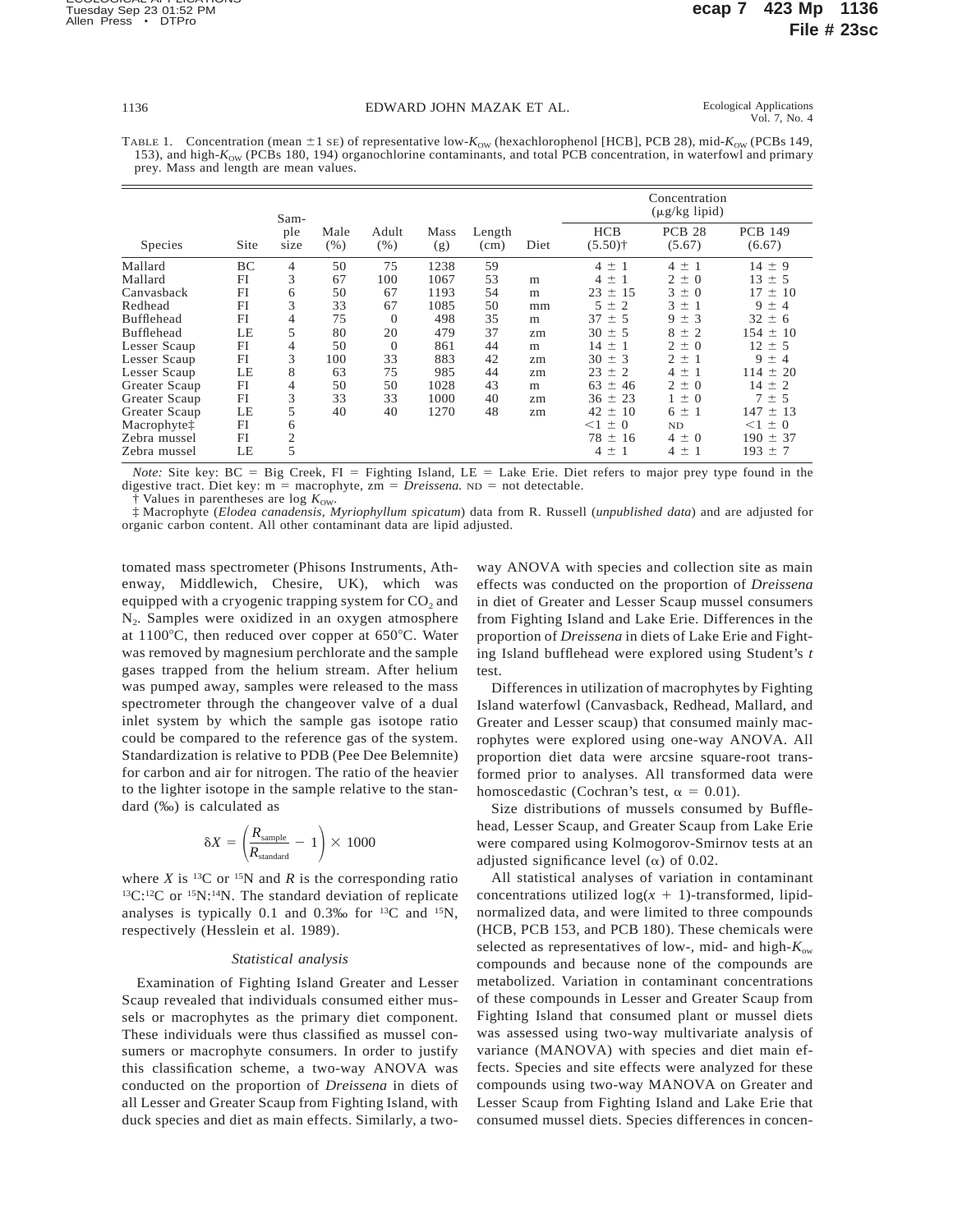TABLE 1. Continued.

| Concentration<br>$(\mu$ g/kg lipid)                                                                                                              |                                                                                                                                                    |                                                                                                                                    |                                                                                                                                                                        |  |  |  |  |  |
|--------------------------------------------------------------------------------------------------------------------------------------------------|----------------------------------------------------------------------------------------------------------------------------------------------------|------------------------------------------------------------------------------------------------------------------------------------|------------------------------------------------------------------------------------------------------------------------------------------------------------------------|--|--|--|--|--|
| <b>PCB 153</b><br>(6.92)                                                                                                                         | <b>PCB 180</b><br>(7.36)                                                                                                                           | <b>PCB 194</b><br>(7.80)                                                                                                           | Total<br><b>PCB</b>                                                                                                                                                    |  |  |  |  |  |
| $30 \pm 6$<br>$29 \pm 14$<br>$67 + 42$<br>$16 \pm 5$<br>$73 \pm 19$<br>$462 \pm 93$<br>$29 \pm 20$<br>$131 \pm 55$<br>$298 \pm 77$<br>$16 \pm 3$ | $14 \pm 5$<br>8<br>19<br>$\pm$<br>$43 \pm 8$<br>$7 \pm 2$<br>$55 \pm 12$<br>$446 \pm 93$<br>$17 + 15$<br>$113 \pm 35$<br>$340 \pm 64$<br>18<br>± 5 | $3 \pm 0$<br>$3 \pm 2$<br>$10 \pm 7$<br>$1 \pm 0$<br>$9 \pm 2$<br>$75 \pm 15$<br>$4 + 4$<br>$16 \pm 7$<br>$63 \pm 11$<br>$2 \pm 0$ | $347 \pm 149$<br>$330 \pm 172$<br>$433 \pm 238$<br>$179 \pm 75$<br>$693 \pm 154$<br>$3722 \pm 496$<br>$300 \pm 190$<br>$914 \pm 317$<br>$2734 \pm 483$<br>$185 \pm 21$ |  |  |  |  |  |
| $200 \pm 182$<br>$457 \pm 165$<br>$<1 \pm 0$<br>$203 \pm 35$<br>$224 \pm 13$                                                                     | 187<br>$+ 173$<br>$+ 135$<br>477<br>$<1 \pm 0$<br>99<br>± 3<br>$169 \pm 10$                                                                        | $33 \pm 29$<br>$79 + 25$<br>$<1 \pm 0$<br>$20 \pm 3$<br>$29 \pm 2$                                                                 | $1462 \pm 1191$<br>$4464 \pm 1363$<br>$25 \pm 2$<br>$3375 \pm 580$<br>$2359 \pm 97$                                                                                    |  |  |  |  |  |

trations of these compounds were explored for waterfowl from Fighting Island that consumed macrophyte diets using one-way MANOVA.

Site-based variation in contaminant concentrations was also analyzed for Bufflehead from Lake Erie and Fighting Island, and, separately, for Mallard from Big Creek and Fighting Island, using Bonferroni-adjusted ( $\alpha$  = 0.015) Student's *t* tests.

Principal components analysis (PCA) was performed on  $log(x + 1)$ -transformed, lipid-adjusted chemical concentrations using nine compounds. In addition to the chemicals listed above, two other representative low- (QCB, PCB 28), mid- (PCBs 149, 118), and high- (PCBs 174, 194)  $K_{ow}$  compounds were utilized in the model. The model employed a correlation matrix and varimax rotation (SYSTAT 1992). Two-way MANOVA was conducted on the first three principal component factor scores for scaup from Fighting Island to assess species and diet main effects. Similarly, factor scores for the first three principal components for scaup from Fighting Island and Lake Erie were analyzed using twoway MANOVA to assess species and location main effects. Variation in species factor scores for all waterfowl from Fighting Island that consumed mainly macrophytes was examined using one-way MANOVA. Variation in PCA factor scores of Bufflehead and Mallard from different sites was analyzed separately using *t* tests with Bonferroni adjustments ( $\alpha = 0.015$ ).

Carbon and nitrogen isotope patterns in Greater and Lesser Scaup from Fighting Island were subject to a two-way MANOVA to assess effects of species and diet. MANOVA was also used to test for species and site differences in N and C isotope ratios for Fighting Island and Lake Erie scaup that consumed mainly *Dreissena.* One-way ANOVAs followed by Dunnett's one-sided means tests were run separately for 13C and 15N stable isotopes to determine whether isotope en-



FIG. 2. Mean diet composition of waterfowl from Fighting Island, western Lake Erie, and Big Creek, Ontario. Diet key: solid bars = macrophytes; open bars = snails; hatched (diagonally striped) bars = zebra mussels; stippled bars = amphipods. Species key:  $M =$  Mallard; R = Redhead; C = Canvasback;  $B =$  Bufflehead; G-p = Greater Scaup, plant consumer; G-zm = Greater Scaup, mussel consumer; L- $p =$ Lesser Scaup, plant consumer;  $L-zm = Lesser$  Scaup, mussel consumer.

richment occurred in waterfowl predators relative to principal food (SYSTAT 1992). Tests were conducted on Lake Erie waterfowl that consumed *Dreissena* as a principal diet item, and, separately, on all Fighting Island waterfowl that consumed macrophytes.

### RESULTS

Physical examination revealed no gross external or internal abnormalities in any waterfowl in the study. Mallard from Big Creek and Greater Scaup from Lake Erie were the largest and heaviest waterfowl, respectively, while Bufflehead were the smallest and lightest ducks (Table 1). Lesser and Greater Scaup from Lake Erie were slightly larger and heavier than conspecifics from Fighting Island (Table 1).

Lesser and Greater Scaup from Lake Erie consumed *Dreissena* almost exclusively (>97%; Fig. 2). By contrast, individuals from Fighting Island could be classified into those that ate either mainly *Dreissena* or mainly macrophytes. Scaup classified as mussel consumers ate significantly more *Dreissena* than those classified as macrophyte consumers ( $F = 225$ , df = 1, 17,  $P < 0.001$ ; species ( $F = 3.8$ , df = 1, 17,  $P =$ 0.069) and species  $\times$  diet (*F* = 1.4, df = 1, 17, *P* = 0.241) differences were not evident.

Diets of scaup from Lake Erie also contained more *Dreissena* than those classified as mussel consumers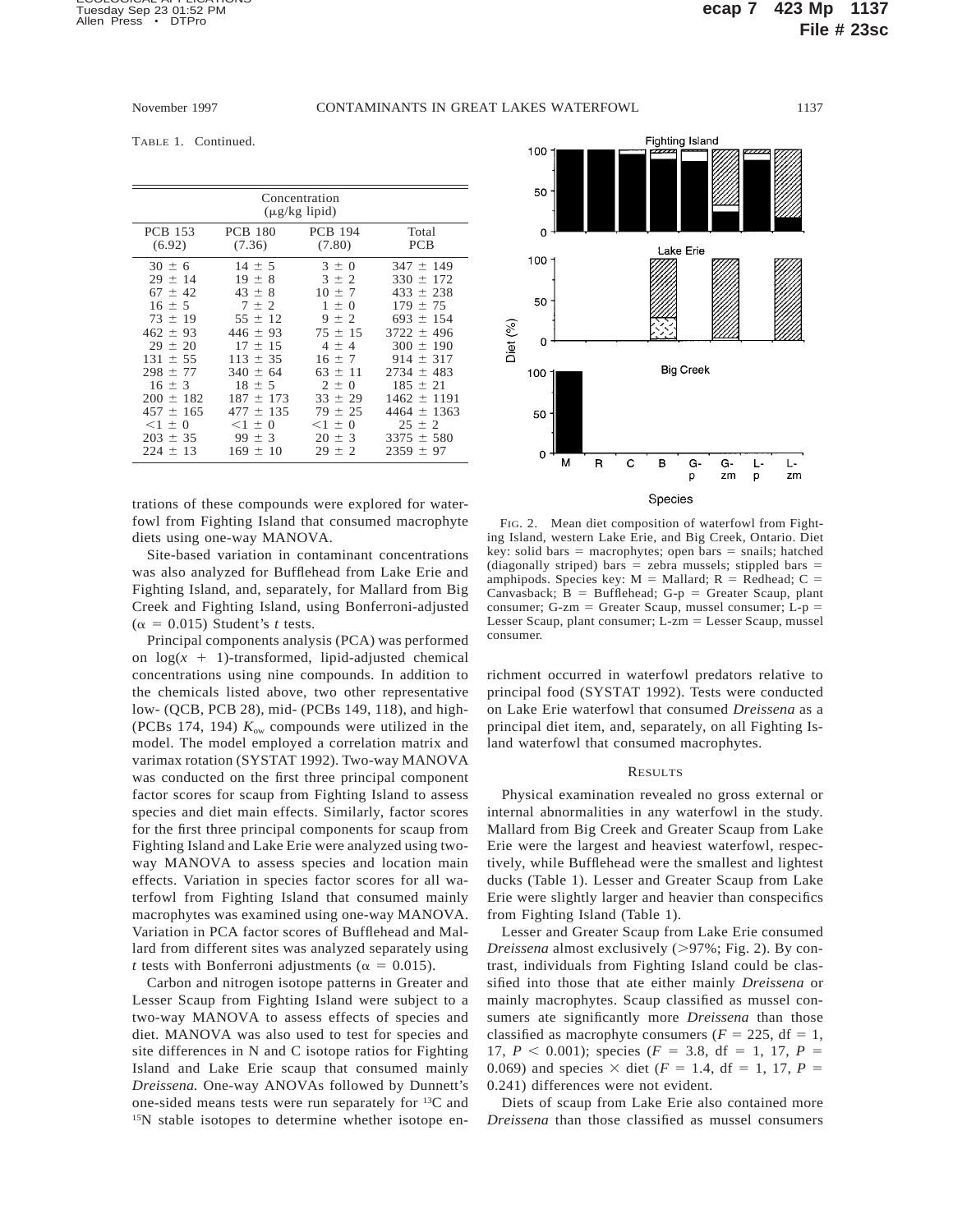

FIG. 3. Size composition of *Dreissena* consumed by Bufflehead, Lesser Scaup, and Greater Scaup from Lake Erie.

from Fighting Island ( $F = 133$ , df = 1, 19,  $P < 0.001$ ). *Dreissena* in diet was also slightly but significantly higher for Lesser Scaup than for Greater Scaup at the two locations ( $F = 18$ , df = 1, 19,  $P < 0.001$ ; Fig. 2).

Diet of Bufflehead from Lake Erie contained a higher proportion *Dreissena* than individuals from Fighting Island, diets of which were dominated by macrophytes  $(t = 9, df = 10, P < 0.001; Fig. 2)$ . Bufflehead from Lake Erie consumed no macrophytes, though amphipods were a common diet component. Bufflehead from Lake Erie also consumed a smaller proportion *Dreissena* than either scaup species. Mussels consumed by Bufflehead were also significantly smaller than those eaten by Lesser Scaup, which, in turn, ate smaller mussels than greater scaup (Kolmogorov-Smirnov tests; Fig. 3).

Diets of Canvasback, Redhead, and all Mallard were heavily dominated  $(>94\%)$  by macrophytes (Fig. 2). Use of macrophytes as a food source did not differ in any Fighting Island waterfowl, diets of which consisted mainly of non-*Dreissena* items ( $F = 1.3$ , df = 5, 33,  $P = 0.271$ .

Concentrations of most contaminants in waterfowl were strongly related to diet and location but not to gender or age (Table 1). For example, no contaminant averaged  $>70 \mu g/kg$  lipid in any Fighting Island waterfowl that consumed primarily macrophytes except for octachlorostyrene (OCS) and PCBs 138 and 153 in Bufflehead. By contrast, Greater Scaup from Fighting Island that consumed mainly *Dreissena* exceeded 70  $\mu$ g/kg lipid for a wide range of contaminants, including OCS and PCBs 118, 138, 153, and 180. Lesser Scaup from Fighting Island that consumed mainly *Dreissena* exceeded 70 μg/kg lipid for PCBs 153, 138, and 180. Concentrations of most mid- and high- $K_{ow}$  compounds were much higher in Lake Erie waterfowl. For example, Lake Erie Bufflehead, Greater Scaup, and Lesser Scaup exceeded 150  $\mu$ g/kg lipid for an array of compounds, including OCS and PCBs 138, 153, and 180. Coplanar

PCBs 77, 126, 169, and 189 were present in low concentrations  $(<$ 10  $\mu$ g/kg lipid) in all waterfowl.

Fighting Island waterfowl that consumed mainly mussels had consistently higher concentrations of high-*K*ow contaminants than co-occurring conspecifics that had little or no *Dreissena* in the diet (see Table 1). Among Fighting Island scaup, for example, concentrations of contaminants representative of the different compound hydrophobicity  $(K_{\text{ow}})$  classes varied by diet  $(F = 3.9, df = 3, 15, P = 0.030, MANOVA)$ , though differences were limited to mid- $K_{ow}$  (PCB 153;  $F =$ 8.9, df = 1, 17,  $P = 0.008$ ) and high- $K_{ow}$  (PCB 180;  $F = 12.8$ , df = 1, 17,  $P = 0.002$ ) congeners. No species or species  $\times$  diet interactions were detected among Fighting Island scaup ( $P = 0.606$  and 0.524, respectively; MANOVA).

Average total PCB concentration in Lake Erie lesser and greater scaup were 3.5 and 2.7 times higher, respectively, than in conspecifics from Fighting Island that consumed mainly *Dreissena* (Table 1). While contaminant concentrations were significantly higher in waterfowl from Lake Erie ( $F = 6.9$ ; df = 3, 17;  $P =$ 0.003, MANOVA), these differences were also limited to mid- and high- $K_{ow}$  compounds ( $P \le 0.004$ , ANO-VAs). No species or species  $\times$  site interaction differences in concentrations of representative chemicals were detected among scaup from Lake Erie and Fighting Island (MANOVA,  $P > 0.500$ ).

Site differences in chemical concentrations were also apparent in Bufflehead. Concentrations of most midand high- $K_{ow}$  contaminants were between 2 and 10 times higher in individuals from Lake Erie relative to those from Fighting Island. For example, bufflehead from Lake Erie had significantly higher concentrations of PCB 153 ( $t = 5.8$ , df = 10,  $P = 0.002$ ) and PCB 180 ( $t = 5.0$ , df = 10,  $P = 0.0005$ ), though these site differences were confounded by diet (Fig. 2; Table 1). Variation in low- $K_{ow}$  congeners was similar among sites (e.g., HCB;  $t = 1.2$ , df = 10,  $P = 0.28$ ).

Mallard from Fighting Island and Big Creek did not vary with respect to concentrations of any of the compounds tested (*t* tests,  $P > 0.50$ ).

Principal components (PC) analysis was conducted on contaminant data in waterfowl using nine compounds of varying  $K_{ow}$ . PC1 accounted for 41% of original data variability, and was determined primarily by mid- and high- $K_{ow}$  congeners (PCBs 180, 153, 194, and 118). PC2 and PC3 accounted for an additional 13% and 12% of data variability and were, respectively, determined by the low- $K_{ow}$  compounds QCB and PCB 28.

Waterfowl separated clearly on PC1 based on diet (Fig. 4). In general, waterfowl that consumed mussels had much higher PC1 scores than those than ate macrophyte diets (Fig. 4). For example, scores of Lesser and Greater Scaup from Fighting Island varied by diet  $(F = 4.9, df = 3, 15, P = 0.014, MANOVA)$ , though differences were limited to PC axis 1 only  $(F = 15$ , df  $= 1, 17, P = 0.0012, ANOVA$ . Waterfowl with mussel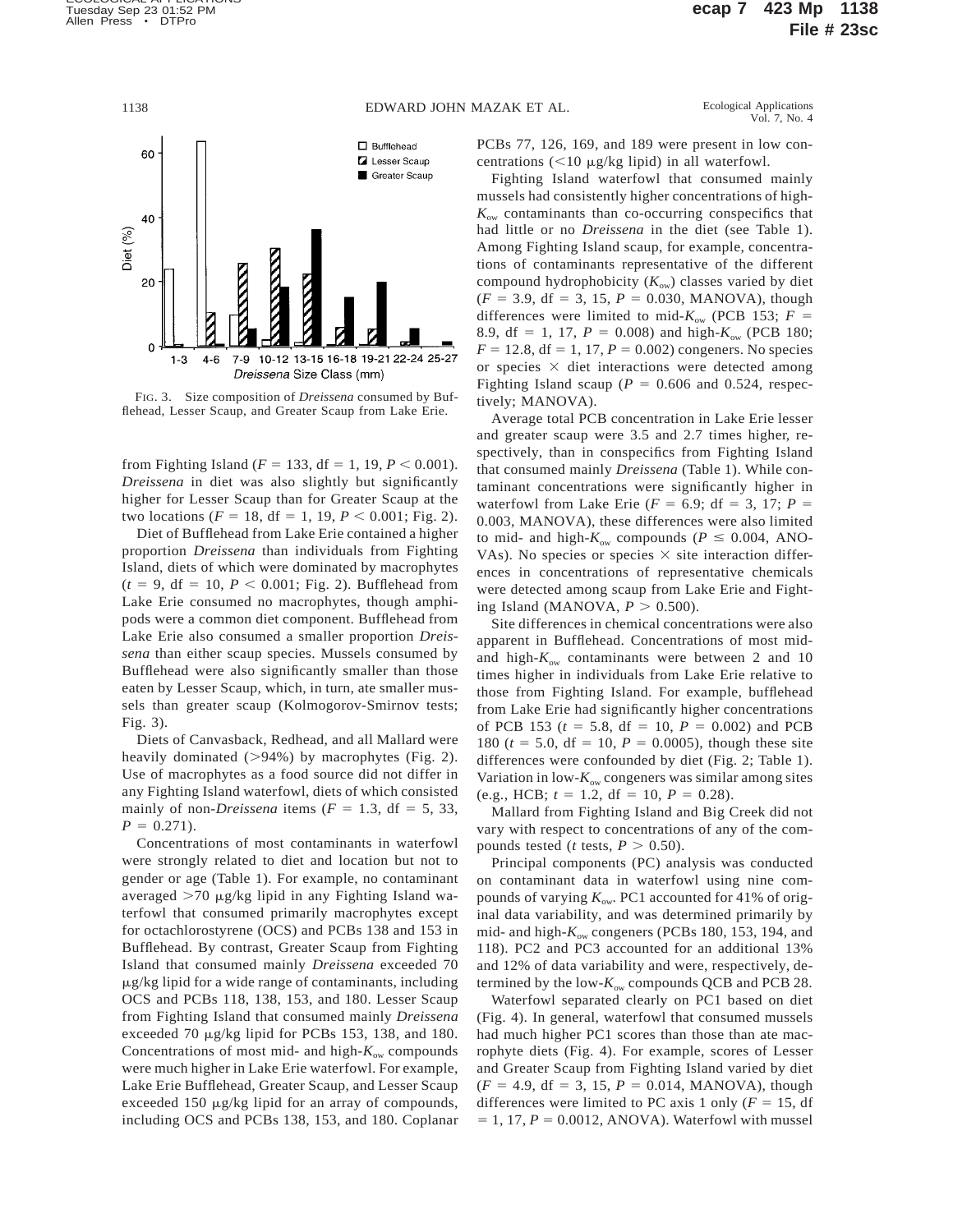

FIG. 4. Mean  $(\pm 1 \text{ SE})$  principal components scores of Mallard (M), Redhead (R), Canvasback (C), Greater Scaup (G), Lesser Scaup (L), and Bufflehead (B). PCA 1 scores for scaup from Lake Erie  $(\blacksquare)$  were similar to those from Fighting Island ( $\bullet$ ) that ate mainly *Dreissena*, but not those from Fighting Island that ate mainly macrophytes  $(O)$ . Mallard from Fighting Island ( $\circ$ ) and Big Creek ( $\triangle$ ) ate only macrophytes and had similar PCA scores.

diet from this site had much higher concentrations of PCBs 180, 153, 194, and 118 than individuals with a plant diet. No species or species  $\times$  diet interactions were evident  $(P > 0.4$ , MANOVA).

PC scores of scaup from Fighting Island and Lake Erie that consumed mussel diets did not vary by species  $(P = 0.34,$  MANOVA), by site ( $P = 0.45,$  MANOVA), or by an interaction of these main effects ( $P = 0.75$ , MANOVA), though there was considerable variation in species' PC2 scores (Fig. 4).

Lake Erie bufflehead had higher PC1 scores than individuals from Fighting Island ( $t = 5.4$ , df = 10, *P*  $= 0.0003$ ), though differences between PC2 and PC3 scores were insignificant (*t* tests,  $P > 0.05$ ). Mallard from Fighting Island and Big Creek had very similar principal components scores (*t* tests,  $P > 0.05$ ). Likewise, all waterfowl from Fighting Island that consumed mainly macrophyte diets did not differ with respect to scores on the first three PC axes ( $P > 0.10$ , MANOVA).

Stable isotope ratios of N and C in Fighting Island scaup did not vary by species ( $F = 0.4$ , df = 2, 7, *P*  $> 0.10$ , MANOVA) or by diet ( $F = 4.2$ , df = 2, 7, *P*  $= 0.06$ ), though the latter result likely reflects small sample sizes (Fig. 5; Tabachnick and Fidell 1996). As evidence, univariate analysis of the latter result was significant for nitrogen ( $F = 8.9$ , df = 1, 8,  $P < 0.02$ ), indicating trophic enrichment in mussel predators. Moreover, ratios of  $\delta^{15}N$  and  $\delta^{13}C$  isotopes in scaup that consumed mussels did not vary by species ( $F = 0.52$ , df = 2, 7,  $P > 0.10$ ) or by location ( $F = 0.36$ , df = 2, 7,  $P > 0.10$ , MANOVA).

All Lake Erie waterfowl that consumed mussels had isotope ratios that were very similar with respect to both  $\delta^{15}N$  and  $\delta^{13}C$  (Fig. 5).  $\delta^{15}N$  ratios were enriched by \$2.3‰ in mussel predators relative to *Dreissena,*



FIG. 5. Mean  $(\pm 1$  SE) stable isotope patterns of waterfowl and prey from Lake Erie (squares) and Fighting Island (circles). Mussel predators (solid symbols) exhibit trophic ( $\delta N$ ) enrichment relative to conspecifics that ate macrophyte diets (open symbols). Waterfowl species codes are as in Fig. 4. Prey species symbols:  $Z = Dreissena$ ,  $S = snail$ ,  $P = Vallis$ *neria americana, Potamogeton* spp., and *Elodea canadensis.* Standard errors less than symbol thickness are not shown.

though differences among groups were not significant  $(F = 1.17, df = 3, 8, P = 0.37, ANOVA).$ 

All Fighting Island ducks that consumed macrophytes were significantly depleted with respect to  $\delta^{13}C$ relative to macrophytes (Dunnett's test,  $P < 0.01$ ; Fig. 5). In addition, Redhead, Canvasback, and Bufflehead were enriched in  $\delta^{15}N$  by 2–4‰ relative to macrophytes (Dunnett's test,  $P < 0.01$ ), while values for Mallard and Lesser and Greater Scaup were similar to those of macrophytes (Fig. 5).

#### **DISCUSSION**

Detroit River sediments are highly polluted with organochlorine compounds. River inputs serve as the primary source (73%) of organic contaminants to western Lake Erie (Carter and Hites 1992). Koslowski et al. (1994) documented significant accumulations of a wide array of organochlorine compounds in the western Lake Erie food web, and argued that trophic interactions play an important role in contaminant exposure. Results from this study establish that recent diet is a good predictor of contaminant exposure in lower Great Lakes waterfowl, and that these patterns are generally corroborated by stable isotope analyses. Ducks that consumed *Dreissena* typically displayed elevated contaminant concentrations and were enriched with respect to  $\delta$ <sup>15</sup>N relative to co-occurring individuals that ate little or no *Dreissena* (Fig. 5; Table 1).

Uptake of PCBs occurs very rapidly in waterfowl (Gebauer and Weseloh 1993). Mallard exposed to dieldrin achieve steady-state concentrations in muscle, liver, and fat within 8 d (Nebeker et al. 1994). The rapidity of uptake indicates that migrating waterfowl are susceptible to short-term contaminant exposure, and body burdens reflect recent exposure to contami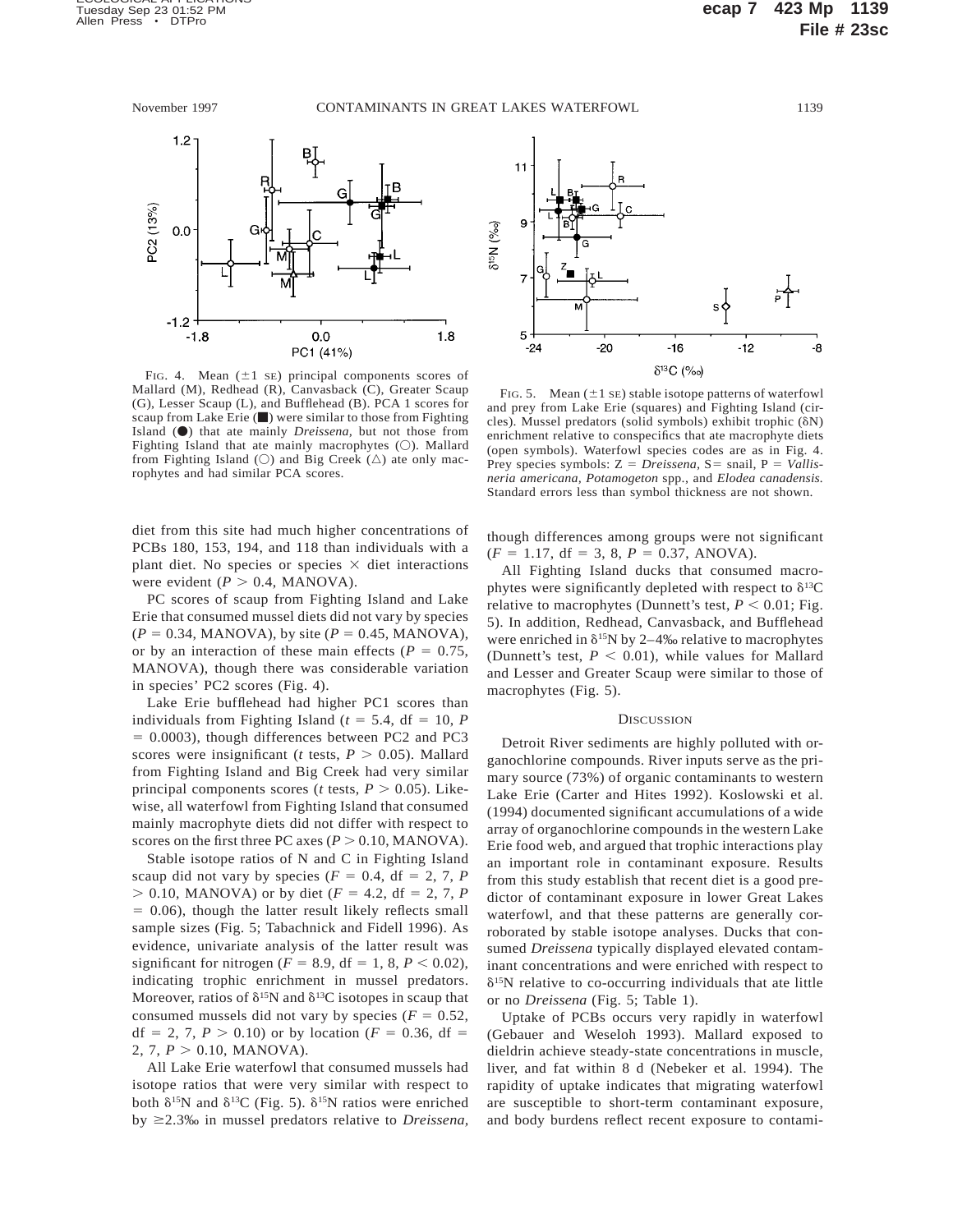nants. High contaminant levels in ducks with mussel diet almost certainly reflect local exposure. Every duck examined for organic contaminants that had a diet of zebra mussels was collected between late November and mid-December or during mid-April, at least 3 wk after the ducks had arrived on western Lake Erie in mass migrations (G. Ives, *personal communication*). This time differential should have been sufficient to permit significant accumulation of organochlorine contaminants. Conversely, it is unlikely that the ducks became contaminated *via* exploitation of another food source prior to migrating to Lake Erie. The ducks arrive on Lake Erie after migrating south from Alaskan breeding grounds through Saskatchewan, Manitoba, and the upper Great Lakes (Barclay and Zingo 1993). Hatching-year scaup from Saskatchewan contain extremely low levels of organochlororine compounds, indicating that they become contaminated after migrating through the prairies (E. Mazak, *unpublished data*). The lower Detroit River–western Lake Erie corridor is the most contaminated region visited by Greater Scaup on the flyway that takes them from Alaska through the Lake Erie region (Carter and Hites 1992, Barclay and Zingo 1993, Robertson et al. 1993). Considering that zebra mussels bioaccumulate organic contaminants more than native Great Lakes' bivalves (Brieger and Hunter 1993), and that they constitute between 90 and 99% of benthic invertebrate biomass (Dahl et al. 1995), it is unlikely that scaup encounter a food supply as contaminated and as abundant as that of *Dreissena* in western Lake Erie. Local exposure to contaminants also is suggested by chemical profiles for all three species of Lake Erie waterfowl. While concentrations of compounds differed among species, the proportional abundance of 33 congeners to total PCB concentration was consistent among species and similar to zebra mussels from Lake Erie (Mazak 1995).

Concentrations of contaminants in liver and wing were highly correlated for all but 6 of the 39 compounds studied. Mean total lipid-adjusted PCB levels were an average of 1.23 times higher in liver than in wing muscle. The correlation between concentrations of contaminants in liver and muscle was lowest for low-*K*ow compounds (e.g., QCB, PCB 28), reflecting the rapid depuration kinetics of these contaminants from liver (Morrison et al. 1995).

Many studies have demonstrated that availability of *Dreissena* prey can influence waterfowl abundance and distribution (Stan´czykowska et al. 1990, Wormington and Leach 1992, Cleven and Frenzel 1993, Mitchell and Carlson 1993). In turn, migrant or resident waterfowl may have significant impacts on mussel population biomass and size structure (Stan´czykowska et al. 1990, Cleven and Frenzel 1993). The size of mussels consumed may affect waterfowl exposure to contaminants because contaminant concentrations are higher in large than in small *Dreissena* (H. Morrison, *personal communication*). Waterfowl that feed on large mussels

should experience greater exposure to contaminants. In this study, Greater Scaup consumed larger mussels and had higher contaminant concentrations than co-occurring Lesser Scaup and Bufflehead (Fig. 3; Table 1). Waterfowl exposure to organochlorine contaminants may, therefore, vary both as a function of the trophic level at which individuals feed, and by specialized (i.e., size-specific) feeding strategies employed by individual predators (Connolly and Pederson 1988, Koslowski et al. 1994). It is also possible that physiological differences among waterfowl species could account for some of the observed variation in contaminant concentrations. Observed differences were not related to sex or age of waterfowl studied (Table 1).

The relationship between contaminants and diet in scaup was site dependent, as mussel consumers from Fighting Island were more contaminated than individuals that ate macrophytes, but less contaminated than individuals from Lake Erie that consumed mussels (Table 1; Fig. 2). The latter pattern was surprising because *Dreissena* from Fighting Island were more contaminated than mussels from Lake Erie for a number of congeners (Table 1). This pattern may have resulted from subtle diet differences, as Lake Erie ducks consumed  $>97\%$  mussels, while those from Fighting Island also consumed macrophytes (15–24%) (Fig. 2).

Differences in contaminant concentrations in conspecific plant and mussel consumers from Fighting Island were most pronounced for highly hydrophobic congeners (Table 1). Congeners such as PCBs 180, 194, and 206 were between 18 and 23 times higher in scaup that consumed *Dreissena* as a principal food than in those that ate mainly plants. Bufflehead that consumed mussels were also more contaminated with mid- and high- $K_{ow}$  congeners than those that ate mainly plants (Table 1). Bufflehead from Fighting Island had the highest total PCB concentration among waterfowl that consumed mainly macrophyte diets (Table 1). These individuals consumed 20% animal matter and had stable isotope values consistent with *Dreissena* diet (Table 1; Fig. 5). Highly hydrophobic compounds like PCBs 194 and 206 have very high- $K_{ow}$  values and correspondingly low elimination rate constants. These compounds are retained in biota to a higher degree than low- $K_{ow}$  congeners that are more easily excreted (Brieger and Hunter 1993, Morrison et al. 1995).

Herring Gulls nesting on Middle Sister Island (Lake Erie) have total PCB concentrations at least one order of magnitude higher than Lake Erie scaup from this study (G. Fox, *personal communication*). Greater and Lesser Scaup wet mass p,p'-DDE (dichlorodiphenyldichloroethene) levels are also at least two orders of magnitude lower than those reported for Double-crested Cormorant and Caspian Tern eggs from a variety of Great Lakes locations (Yamashita et al. 1993). These results are not surprising considering that fish-eating birds feed at a higher trophic level than waterfowl that consumed mussels in this study.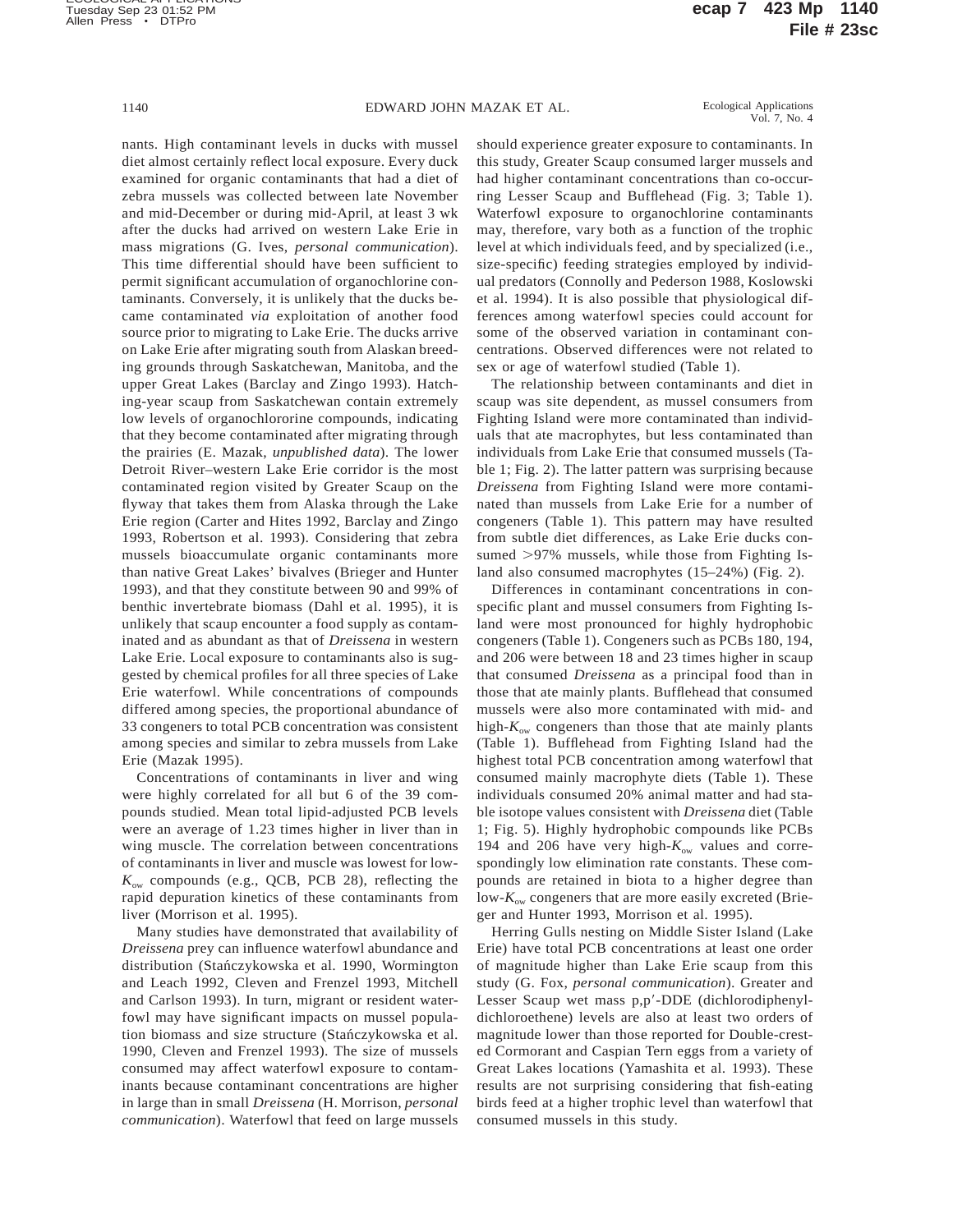Peterson and Fry (1987) reported that  $\delta^{15}N$  ratios typically increase at least 3‰ with each increase in trophic level. Evidence from this study illustrates that trophic-level enrichment of  $\delta^{15}N$  occurred in Lake Erie waterfowl relative to *Dreissena* prey, averaging 2.6‰ in Lesser Scaup and Bufflehead and 2.3‰ in Greater Scaup (Fig. 6). Lesser and Greater Scaup from Fighting Island that consumed mussels were enriched 2.3 and 1.3‰ relative to *Dreissena,* respectively. These ducks also were enriched by 2.5 and 1.4‰, respectively, relative to co-occurring conspecifics that consumed mainly macrophytes (Fig. 6). These examples of trophic enrichment of nitrogen isotopes in waterfowl complement contaminant data.

Stable isotope results for waterfowl that consumed macrophyte diets were less clear and, in some cases, in apparent contradiction to results for contaminants. For example, Redhead, Canvasback, and Bufflehead from Fighting Island had low contaminant concentrations and diets dominated  $(\geq 88.6\%)$  by macrophytes, yet each species exhibited  $\delta^{15}N$  enrichment characteristic of *Dreissena* diet (Table 1; Fig. 5). Low contaminant concentrations in these ducks are consistent with recent consumption of macrophytes, while elevated  $\delta^{15}$ N values may reflect recent (i.e., within the past month) utilization of animal prey. Consistent with this view, Custer and Custer (1996) determined that *Dreissena* comprised between 1.3 and 50.5% of diets of Redhead and Canvasback captured on Lakes Erie and St. Clair. Hobson and Clark (1992) reported a half-life for isotopes examined of  $\sim$ 12.5 d for inactive ducks. Considering that all ducks surveyed here were active prior to being killed, and that active individuals have rapid turnover of proteins and of stable isotopes, 12.5 d should be treated as the maximum possible half-life (Hobson 1990; K. Hobson, *personal communication*). Therefore, diet and contaminant analyses indicate a vegetative diet for these waterfowl, although  $\delta^{15}N$  values and literature reports suggest that these taxa may have consumed mussels in the recent past. Because diets of Canvasback and Redhead ducks are typically composed of vegetative matter (E. Mazak, *personal observation*), periodic opportunistic feeding on animals (e.g., *Dreissena*) could have a large but ephemeral impact on  $\delta^{15}N$  values but not contaminant levels.

d13C profiles of waterfowl that consumed *Dreissena,* as well as of those suspected of eating animal matter (Redhead, Canvasback, and Bufflehead), are consistent with a *Dreissena* dietary component (Fig. 5). However, d13C profiles of Mallard and Greater and Lesser Scaup from Fighting Island that consumed mainly macrophytes were not consistent with those expected of animals with a macrophyte diet (Fig. 5). Rather,  $\delta^{13}C$ levels in these ducks were highly variable but most similar to those of epiphytic algae and intermediate to those of terrestrial plants  $(-28\%)$  and macrophytes (approximately  $-10\%$ ) (Peterson and Fry 1987, Hamilton et al. 1992; R. Hesslein, *unpublished data*). Alternatively,  $\delta^{13}C$  signatures in these waterfowl may have been affected by earlier consumption of *Dreissena* prey.

## *Reproductive impairment*

Reproductive problems associated with organochlorine contaminants have been reported for a number of waterbirds on the Great Lakes (see Fox 1993). Concern has centered on the possibility that waterfowl that consume contaminated *Dreissena* may experience reproductive impairment owing to accumulation of high contaminant burdens. Reproductive success in Tufted Ducks fed contaminated *Dreissena* was 60% lower than that of ducks fed less contaminated mussels (de Kock and Bowmer 1993). Lake Erie Greater Scaup, the most contaminated group of waterfowl in this study, had liver concentrations of PCBs 138, 153, and 180 that were between 17 and 54% of the levels found in the reproductively impaired Tufted Ducks. It is not clear whether any of the species of waterfowl included in this study have experienced contaminant-induced reproductive impairment. The number of Greater and Lesser scaup documented in all flyways of the United States and Canada during midwinter counts declined steadily between the late 1960s and the mid-1980s, though numbers appeared to increase along the Atlantic coast during the late 1980s (see Barclay and Zingo 1993). Recent surveys indicate that both Bufflehead and Common Goldeneye have declined in abundance in eastern North America (G. Fox, *personal communication*). Greater Scaup fly through, among other areas, the Lake Erie region during migrations to and from arctic breeding grounds. During 1993, Greater Scaup suffered an unusually high (37.5%) rate of reproductive failure in Alaska (J. Barclay, *personal communication*). However, it has not been established whether these scaup had previously staged on Lake Erie nor whether their diet included *Dreissena.* Lesser Scaup chicks reared on a diet of *Dreissena* from Middle Sister Island had depressed vitamin A levels and a compromised immune system (C. Tessier, *personal communication*). These chicks accumulated a total PCB concentration of 1600 mg/kg lipid, whereas values in Lake Erie Greater Scaup, Lesser Scaup, and Bufflehead were 4464, 2734, and 3722  $\mu$ g/kg lipid, respectively. Even though waterfowl from Lake Erie that consumed *Dreissena* accumulated higher levels of PCBs than captive individuals that exhibited metabolic impairment, additional work is required to determine whether wild populations of waterfowl that frequent the Great Lakes are adversely affected by contaminated food.

In summary, three taxa of waterfowl in the lower Great Lakes that utilize *Dreissena polymorpha* as a primary food source exhibit elevated tissue concentrations for a broad suite of organochlorine congeners relative to individuals with macrophyte diet. Stable isotope analyses of conspecific groups of waterfowl with *Dreissena* and macrophyte diets revealed trophic en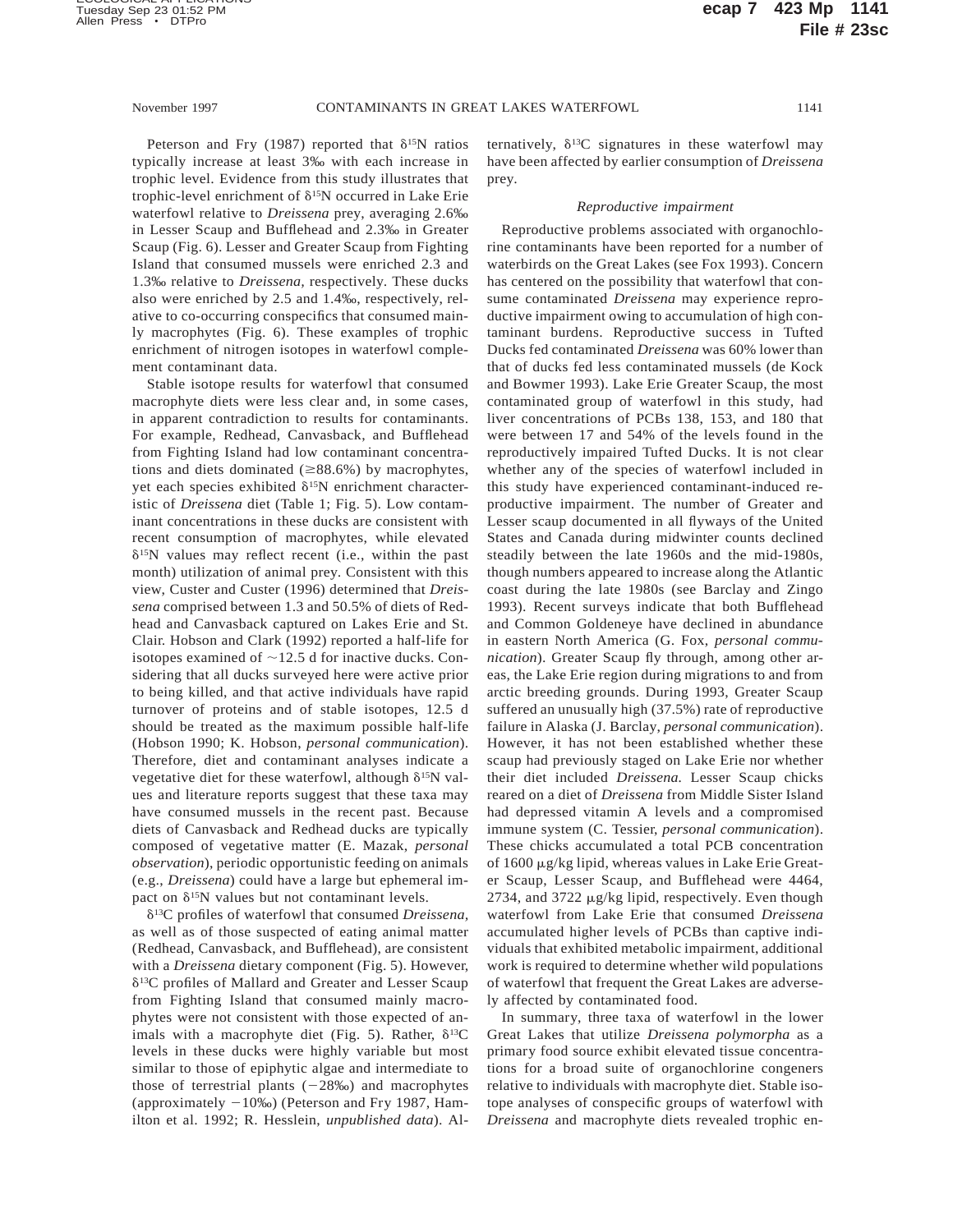richment in individuals with mussel diet. It is not yet clear whether any of the waterfowl taxa that exploited *Dreissena* experience adverse health effects in consequence.

Invasion of Lake Erie by zebra mussels has resulted in dramatic and rapid shifts in food web and contaminant dynamics (MacIsaac 1996). These changes parallel in strength, and may exceed in duration, responses by lakes subjected to intentional or unplanned biomanipulation of fishes (e.g., Vanni et al. 1990, Scheffer et al. 1993, Carpenter et al. 1996). Dispersal and establishment of *Dreissena* in lakes and rivers throughout eastern North America may portend significant changes in many invaded systems, and provide opportunities for ecologists to address questions relating to community assembly, food web interactions, and contaminant dynamics.

#### **ACKNOWLEDGMENTS**

We thank Dr. R. Alisauskas, T. Mayrand, B. Klingbyle, J. Bocchini, G. Penner, and R. Young for assistance in collecting waterfowl, and N. North for waterfowl identification. Dr. R. Lazar and B. Ross provided expert contaminant and stable isotope analyses, respectively. Discussions with M. Weis, R. Russell, D. Haffner, H. Morrison, S. Roe, R. Coulas, C. Tessier, J. Barclay, C. Custer, T. Custer, K. Hobson, and particularly G. Fox provided valuable insights. Comments by anonymous reviewers and J. Wiens improved the manuscript. This study was supported by grants from the Canadian Wildlife Service (Wildlife Toxicology Fund), Ontario Ministry of Environment and Energy, and NSERC to H. J. MacIsaac.

#### LITERATURE CITED

- Barclay, J. S., and J. M. Zingo. 1993. Winter scaup populations in Connecticut coastal waters. Connecticut Warbler **13**:136–150.
- Brieger, G., and R. D. Hunter. 1993. Uptake and depuration of PCB 77, PCB 169, and hexachlorobenzene by zebra mussels (*Dreissena polymorpha*). Ecotoxicology and Environmental Safety **26**:153–165.
- Bruner, K. A., S. W. Fisher, and P. F. Landrum. 1994. The role of the zebra mussel *Dreissena polymorpha,* in contaminant cycling. 1. The effects of body size and lipid content on the bioconcentration of PCBs and PAHs. Journal of Great Lakes Research **20**:725–734.
- Cabana, G., and J. B. Rasmussen. 1994. Modelling food chain structure and contaminant bioaccumulation using stable nitrogen isotopes. Nature **372**:255–257.
- Carney, S. M. 1992. Species, age and sex identification of ducks using wing plumage. U.S. Fish and Wildlife Service, Washington, D.C., USA.
- Carpenter, S. R., J. F. Kitchell, K. L. Cottingham, D. E. Schindler, D. L. Christensen, D. M. Post, and N. Voichick. 1996. Chlorophyll variability, nutrient input, and grazing: evidence from whole-lake experiments. Ecology **77**:725–735.
- Carter, D. S., and R. A. Hites. 1992. Fate and transport of Detroit River pollutants throughout Lake Erie. Environmental Science and Technology **26**:1333–1341.
- Cleven, E. J., and P. Frenzel. 1993. Population dynamics and production of *Dreissena polymorpha* (Pallas) in River Seerhein, the outlet of Lake Constance (Obersee). Archiv für Hydrobiologie **127**:395–407.
- Connolly, P., and C. J. Pederson. 1988. A thermodynamicbased evaluation of organic chemical accumulation in aquatic organisms. Environmental Science and Technology **22**:99–103.
- Custer, C. M., and T. W. Custer. 1996. Food habits of diving

ducks in the Great Lakes after the zebra mussel invasion. Journal of Field Ornithology **67**:86–99.

- Dahl, J. A., D. M. Graham, R. Dermott, O. E. Johannsson, E. S. Millard, and D. D. Miles. 1995. Lake Erie 1993, western, west central and eastern basins: change in trophic status, and assessment of the abundance, biomass and production of the lower trophic levels. Canadian Technical Report of the Fisheries and Aquatic Sciences. Number **2070**.
- Davis, T. E., and R. M. Erwin. 1982. Potential effects of extended winter navigation upon migratory birds of the upper U.S. Great Lakes. FWS/OBS-82-151 and U.S. Army Corps of Engineers Technical Report.
- de Kock, W. C., and C. T. Bowmer. 1993. Bioaccumulation, biological effects, and food chain transfer of contaminants in the zebra mussel (*Dreissena polymorpha*). Pages 503– 533 *in* T. F. Nalepa and D. W. Schloesser, editors. Zebra mussels: biology, impacts, and control. Lewis Publishers, Boca Raton, Florida, USA.
- Duursma, E. K., J. Niewenhuize, and J. M. van Liere. 1984. Organochlorine contamination of the Dutch delta region as 'watched' by mussels. Water Science and Technology **16**: 619–622.
- Fry, B., and R. B. Quinones. 1994. Biomass spectra and stable isotope indicators of trophic level in zooplankton of the northwest Atlantic. Marine Ecology Progress Series **112**:201–204.
- Fox, G. A. 1993. What have biomarkers told us about the effects of contaminants on the health of fish-eating birds in the Great Lakes? The theory and a literature review. Journal of Great Lakes Research **19**:722–736.
- Gebauer, M. B., and D. V. Weseloh. 1993. Accumulation of organic contaminants in sentinel mallards utilizing confined disposal facilities at Hamilton Harbour, Lake Ontario, Canada. Archives of Environmental Contamination and Toxicology **25**:234–243.
- Hamilton, D. J. 1992. A method for reconstruction of zebra mussel (*Dreissena polymorpha*) length from shell fragments. Canadian Journal of Zoology **70**:2486–2490.
- Hamilton, D. J., D. Ankney, and R. C. Bailey. 1994. Predation of zebra mussels by diving ducks: an exclosure study. Ecology **75**:521–531.
- Hamilton, S. K., W. M. Lewis, Jr., and S. J. Sippel. 1992. Energy sources for aquatic animals in the Orinoco River floodplain: evidence from stable isotopes. Oecologia **89**: 324–330.
- Hesslein, R. H., D. E. Fox, and M. S. Capel. 1989. Sulfur, carbon, and nitrogen isotopic composition of fish from the Mackenzie River delta region and other Arctic drainages. Canadian Data Report of Fisheries and Aquatic Sciences **728**.
- Hobson, K. A. 1990. Stable isotope analysis of marbled murrelets: evidence for freshwater feeding and determination of trophic level. Condor **92**:897–903.
- Hobson, K. A. and R. G. Clark. 1992. Assessing avian diets using stable isotopes. 1. Turnover of 13C in tissues. Condor **94**:181–188.
- Keough, J. R., M. E. Sierszen, and C. A. Hagley. 1996. Analysis of a Lake Superior coastal food web with stable isotope techniques. Limnology and Oceanography **41**:136– 146.
- Kidd, K. A., D. W. Schindler, R. H. Hesslein, and D. C. G. Muir. 1995. Correlation between stable nitrogen isotope ratios and concentrations of organochlorines in biota from a freshwater food web. Science of the Total Environment **160/161**:381–390.
- Kirilik, R. M., M. R. Servos, D. M. Whittle, G. Cabana, and J. B. Rasmussen. 1995. Using ratios of stable isotopes to characterize the biomagnification of DDE, Mirex and PCB